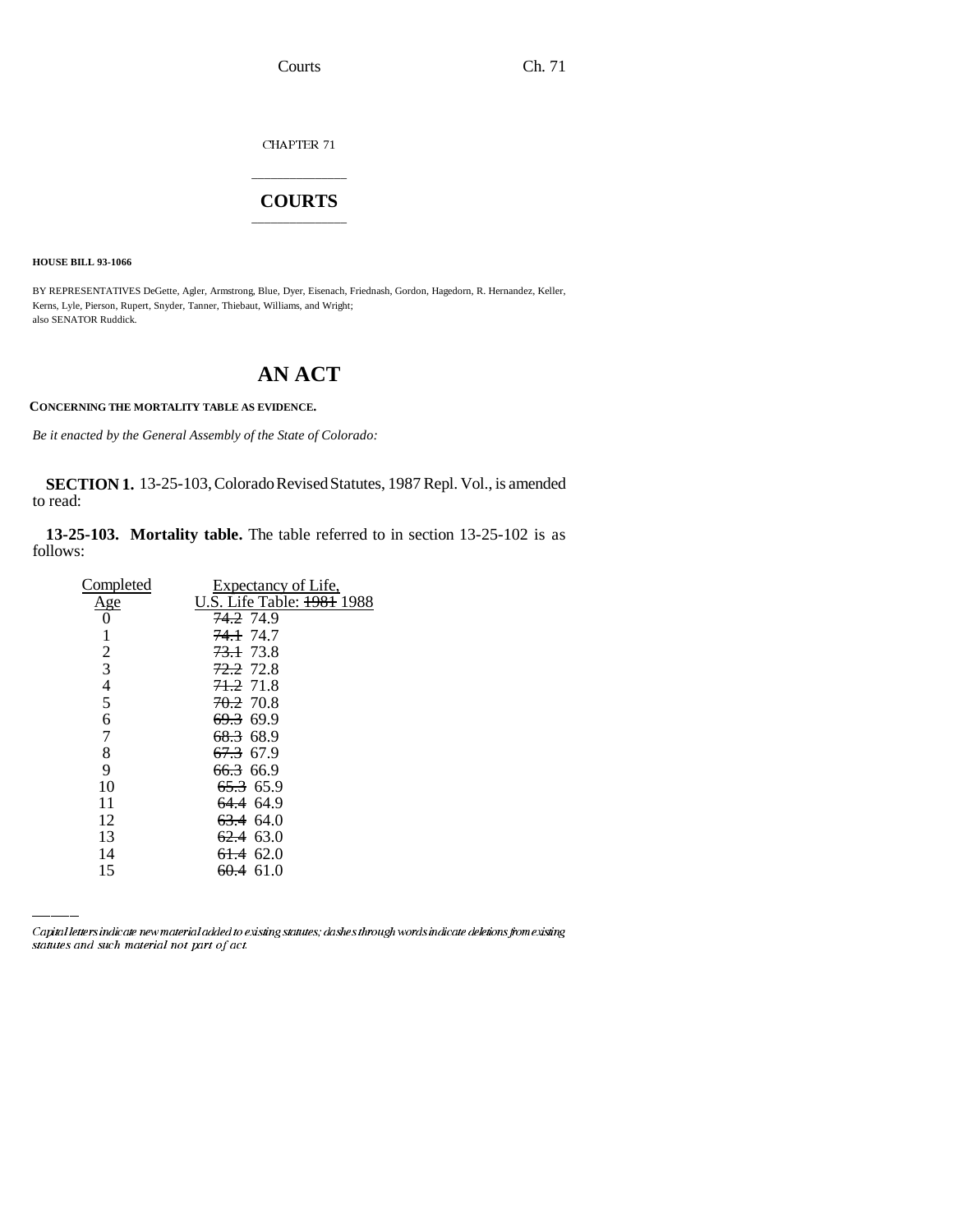## Ch. 71 Courts

| <b>Completed</b> | Expectancy of Life,        |
|------------------|----------------------------|
| <u>Age</u>       | U.S. Life Table: 1981 1988 |
| 16               | $59.5$ 60.1                |
| 17               | 58.5 59.1                  |
| 18               | <del>57.6</del> 58.2       |
| 19               | 56.6 57.2                  |
| 20               | 55.7 56.3                  |
| 21               | $54.8$ 55.3                |
| 22               | <del>53.8</del> 54.4       |
| 23               | <del>52.9</del> 53.5       |
| 24               | 52.052.5                   |
| 25               | 51.051.6                   |
| 26               | 50.150.6                   |
| 27               | <del>49.2</del> 49.7       |
| 28               | 48.2 48.8                  |
| 29               | 47.3 47.8                  |
| 30               | 46.3 46.9                  |
| 31               | 45.4 45.9                  |
| 32               | 44.5 45.0                  |
| 33               | 43.5 44.1                  |
| 34               | 42.6 43.1                  |
| 35               | 41.6 42.2                  |
| 36               | 40.741.3                   |
| 37               | <del>39.8</del> 40.4       |
| 38               | <del>38.8</del> 39.4       |
| 39               | 37.9 38.5                  |
| 40               | $37.0$ 37.6                |
| 41               | 36.136.7                   |
| 42               | 35.2 35.8                  |
| 43               | 34.3 34.9                  |
| 44               | 33.4 33.9                  |
| 45               | $32.5$ 33.0                |
| 46               | $31.6$ 32.1                |
| 47               | <del>30.7</del> 31.3       |
| 48               | <del>29.8</del> 30.4       |
| 49               | 29.029.5                   |
| 50               | 28.128.6                   |
| 51               | <del>27.3</del> 27.8       |
| 52               | <del>26.5</del> 26.9       |
| 53               | <del>25.6</del> 26.1       |
| 54               | 24.8<br>25.3               |
| 55               | 24.0<br>24.4               |
| 56               | $23.2$ 23.6                |
| 57               | $22.5$ 22.8                |
| 58               | 21.722.0                   |
| 59               | 21.021.3                   |
| 60               | $20.2$ 20.5                |
| 61               | $19.5$ 19.8                |
| 62               | 18.8<br>19.0               |
| 63               | 18.118.3                   |
| 64               | $\frac{17.4}{17.6}$        |
|                  |                            |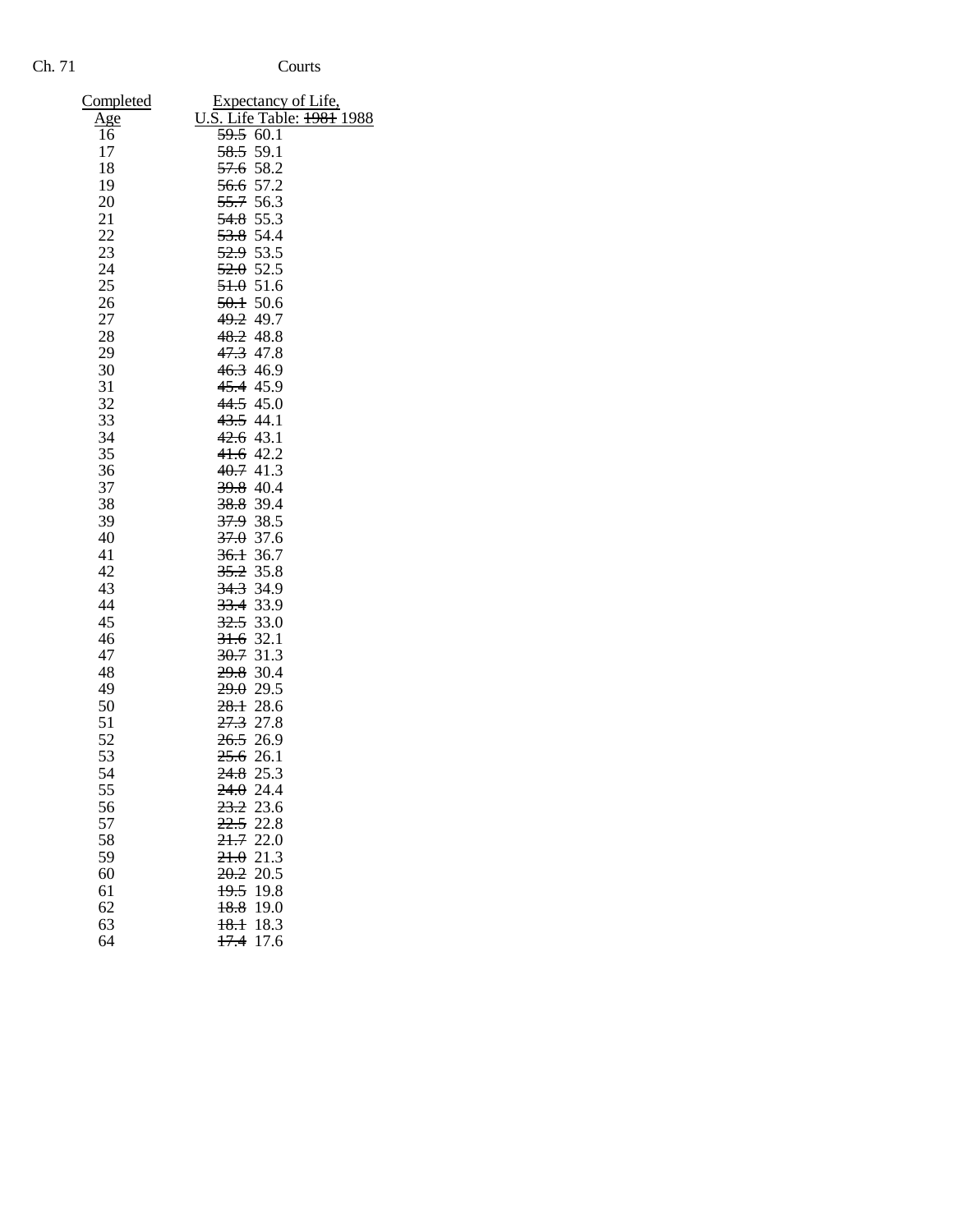| Completed  | Expectancy of Life,                 |
|------------|-------------------------------------|
| <u>Age</u> | U.S. Life Table: 1981 1988          |
| 65         | 16.716.9                            |
| 66         | 16.0<br>16.2                        |
| 67         | 15.6<br>15.4                        |
| 68         | 14.7 14.9                           |
| 69         | 14.2<br>$+4.1$                      |
| 70         | 13.5<br>13.6                        |
| 71         | 12.9<br>13.0                        |
| 72         | 12.3<br>12.4                        |
| 73         | 11.8<br>H.8                         |
| 74         | $11.2$ 11.2                         |
| 75         | $10.7$ 10.7                         |
| 76         | 10.1<br>$+0.1$                      |
| 77         | 9.6<br>9.6                          |
| 78<br>79   | <del>9.1</del><br>9.0<br>8.5<br>8.6 |
| 80         | 8.1<br>$8+$                         |
| 81         | 7.7<br>7.6                          |
| 82         | 7.3<br>7.1                          |
| 83         | 6.8<br>6.7                          |
| 84         | 6.5<br>6.3                          |
| 85         | 5.96 6.0                            |
| 86         | 5.61                                |
| 87         | 5.29                                |
| 88         | 4.99                                |
| 89         | 4.70                                |
| 90         | 4.43                                |
| 91         | 4.17                                |
| 92         | 3.93                                |
| 93         | 3.71                                |
| 94         | 3.51                                |
| 95         | 3.34                                |
| 96<br>97   | 3.19<br>3.05                        |
| 98         | 2.93                                |
| 99         | 2.82                                |
| 100        | 2.73                                |
| 101        | 2.64                                |
| 102        | 2.57                                |
| 103        | 2.50                                |
| 104        | 2.44                                |
| 105        | 2.38                                |
| 106        | 2.33                                |
| 107        | 2.29                                |
| 108        | 2.24                                |
| 109        | 2.20                                |
| 110        |                                     |

|  | <b>SECTION 2. Effective date.</b> This act shall take effect July 1, 1993. |  |
|--|----------------------------------------------------------------------------|--|
|--|----------------------------------------------------------------------------|--|